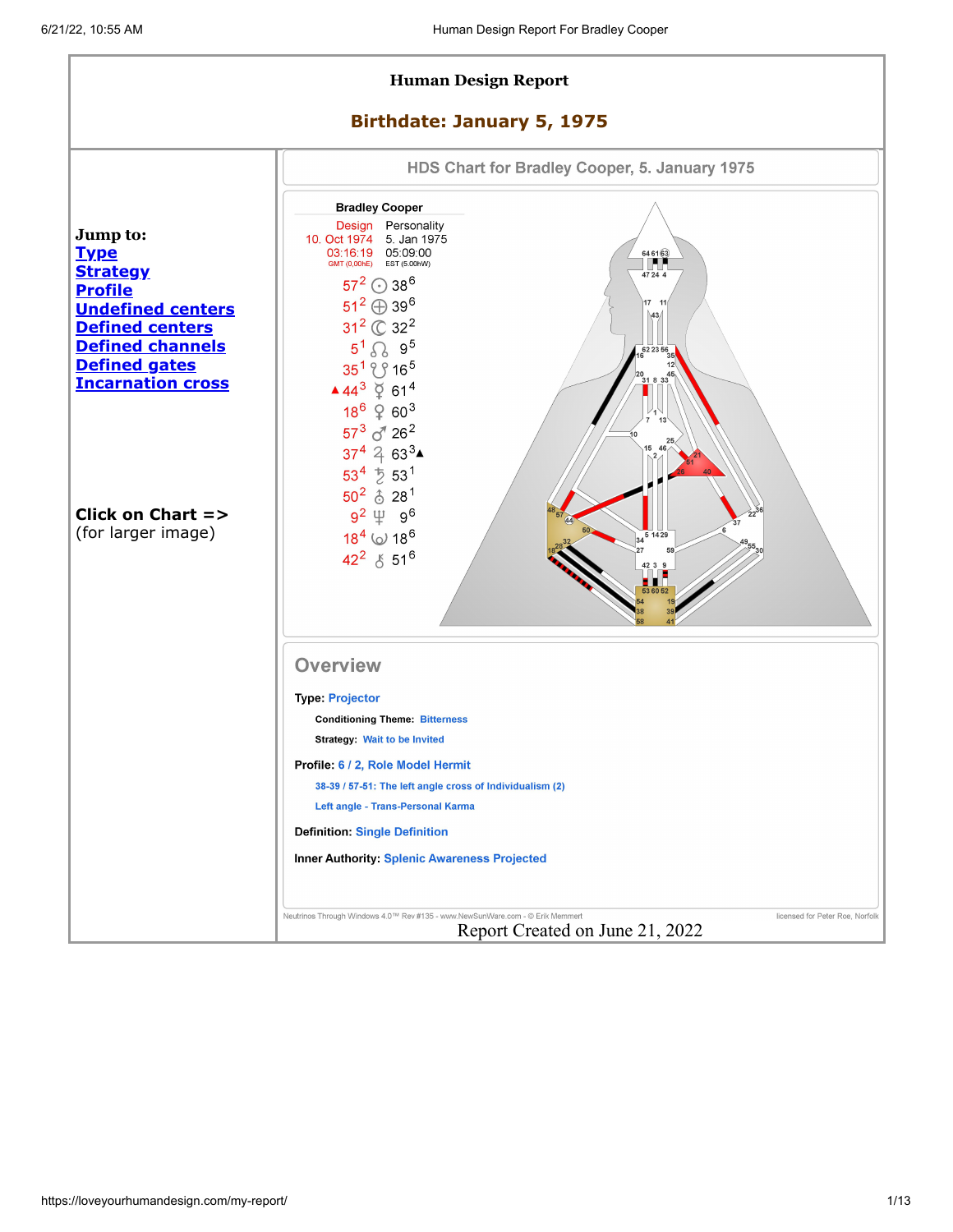## <span id="page-1-0"></span>**YOUR TYPE**

Your type is the role you have been asked to play in this lifetime. It represents the general purpose that your energy blueprint is designed to provide. Your type energetically interacts with the rest of humanity in a geometric way. At a high level, it defines whether you are here to do work, to guide and lead, to manifest or to reflect. There are 5 types in the human design system. **Realize that you can manifest successfully and create a life of peace and balance whatever your design, provided you live out your type and follow your strategy.**

### **Chart [Human](http://www.angelsteach.com/wordpress/wp-content/uploads/2008/03/HDpiechart.gif) Design Types**

#### **Projector**

You are a Projector. You are here to guide, lead, manage and project ideas and inspirations. You have a great gift to share with the world but to do so you need to be invited. Nobody likes to have somebody just step in and take over, there needs to be an invitation. You do not have sustainable energy to work in long continuous blocks. While you can do it for a while, ultimately you will break down either mentally, physically or both. You need to have a strategy to break up your work hours and you may need to nap.

## <span id="page-1-1"></span>**YOUR STRATEGY**

For each of the 5 types in Human Design there is a corresponding strategy. This is all about geometry and interacting properly with the flow of the energy of the universe, you and other beings. It is by following your strategy that you can maximize the positive results and minimize the drawbacks. The universe is energetic and the flow of opportunity and interaction is influenced by type. Strategy is important in every day life, but especially important for major decisions such as changes in your personal relationships, career, or residence. It is also critical to follow your strategy with commitments to projects or any major investment of your time.

### **Wait to be invited**

As a Projector the world expects you to be invited and this is the only strategy that positions you for success. Be patient and wait for the invitations to come to you. The more an invitation is defined and coming from a place of legitimacy, the better off you'll be and the more your contribution will be accepted. A Projector may often be rebuffed for offering vision or guidance without invitation. Perhaps there have been times you've offered advice to family or friends without their asking. This likely has had an unsuccessful outcome. This can be trying for you as you have the energy to lead and guide. You truly believe you know better, and many times (not always) you do.

As an example of what is meant by ''waiting to be invited'', let's say you would like to find a new career. You have always loved animals and decide that you want to start your own pet sitting business. If you tell all your friends and no one says anything supportive, then you have a definite sign that this is not a good direction. On the other hand, if one or more of them says to you, ''yea, that sounds like a good idea, you'd be good at that,'' then you have a lukewarm invitation, because it's a passive invitation. And finally, if you have 2 or 3 people with pets ask you to take care of their animals over the weekend and they mention that this would be a great job for you, then you have yourself a very legitimate invitation.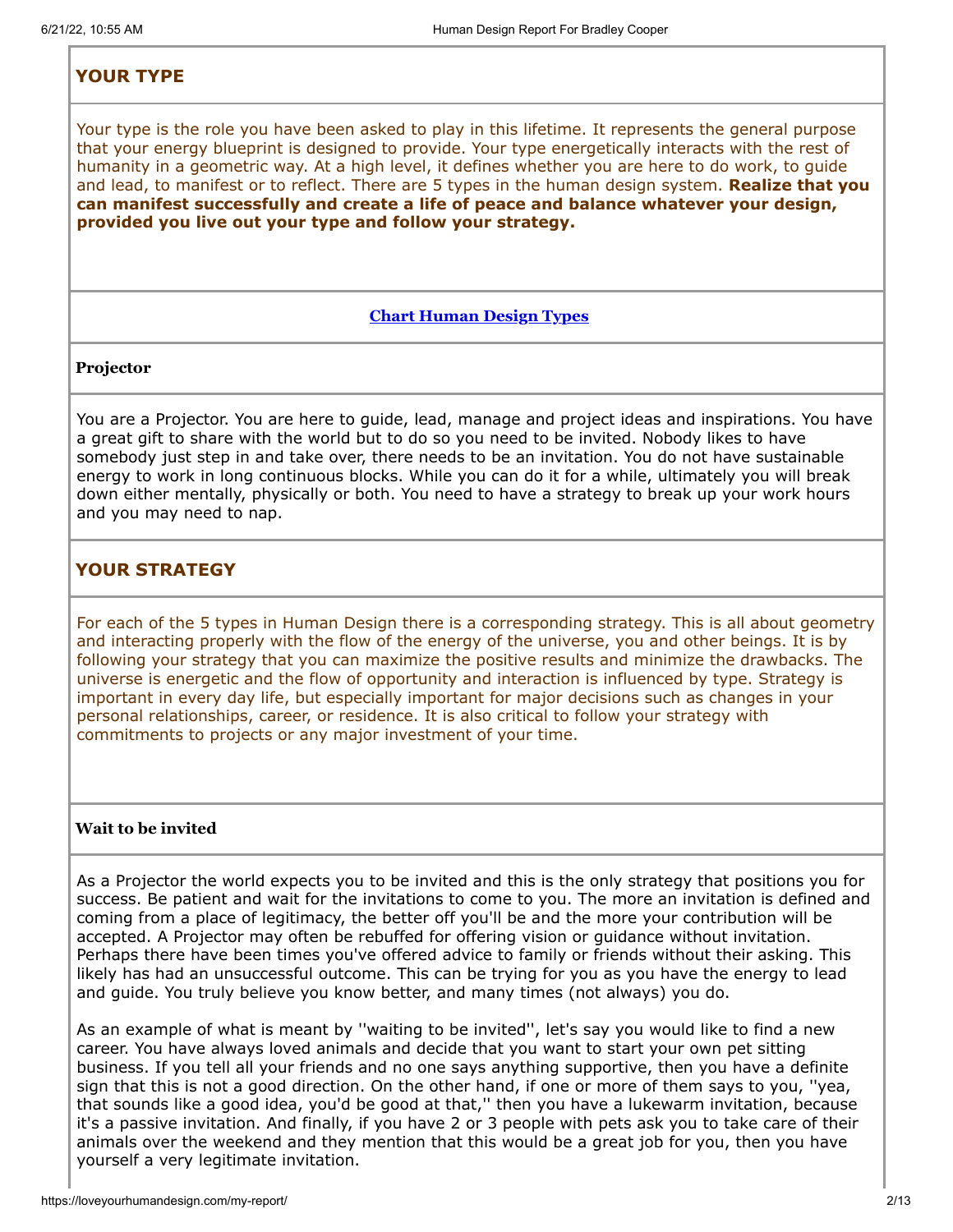Look for invitations in your reality. The more personal, powerful or direct the invitation, the better. Make sure the opportunity feels right in the core of your soul, in the center of your being. It is a trick for the Projector to wait for the right invitation. Often an invitation that feels lukewarm will be followed by a more direct one, if you can allow yourself to wait. In some cases, you may be able to ask friends or family to finesse an invitation on your behalf (e.g. getting the right job interview). A Projector who enters into life with an invitation and the right intentions can do anything.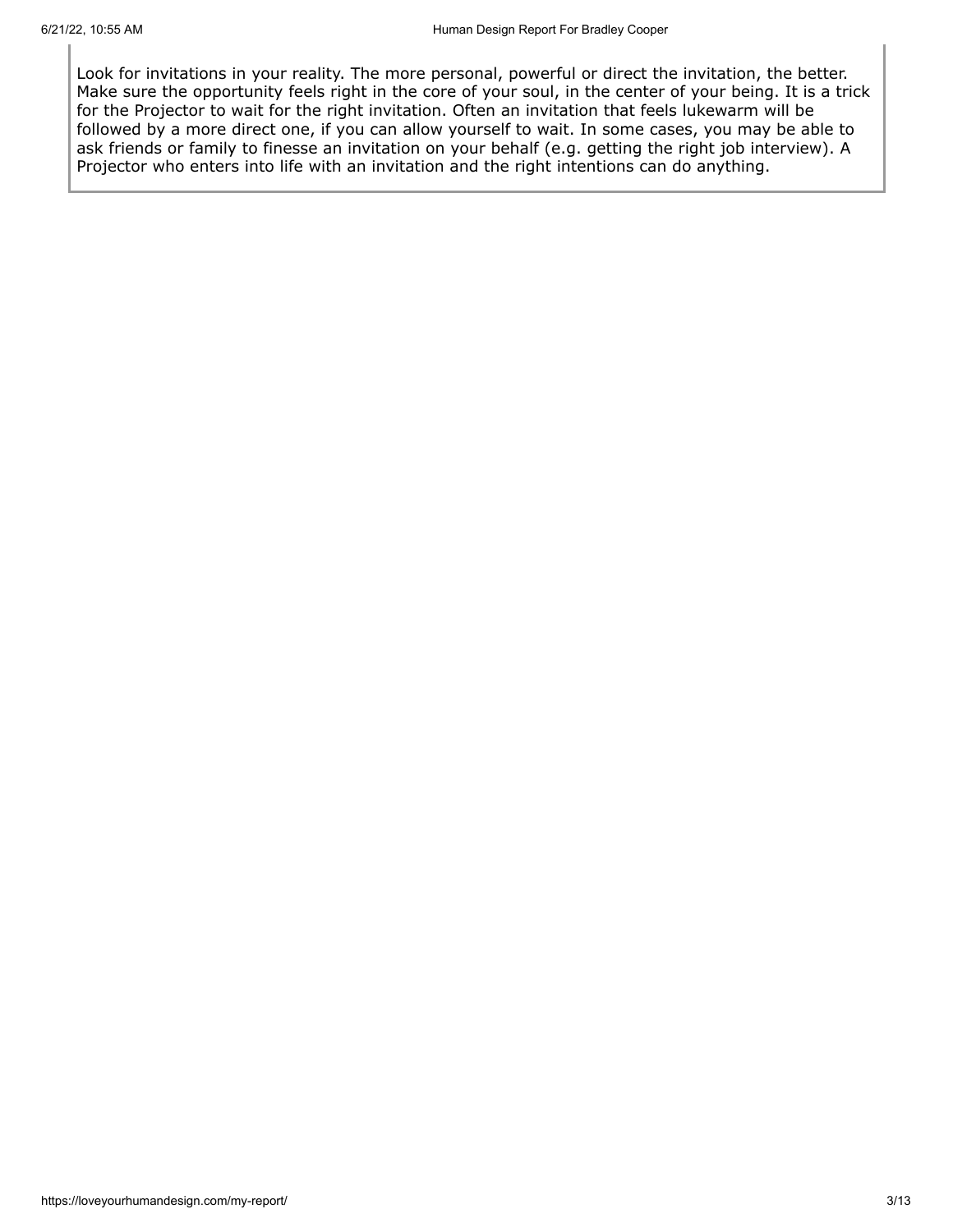## <span id="page-3-0"></span>**YOUR PROFILE**

Your profile describes character traits to your personality. Are you social, investigative, experimental, a hermit, projective or a role model. You have two of these defining traits which will influence how all of your actions, expressions and interactions are done. Beyond your type, your profile is the second biggest force in influencing your design. Your profile is derived from two numbers called lines that come from the gates in your sun and your earth. Lines are a subset of the gates of the I'Ching where each gate is divided into 6 lines.

### **6/2 Role Model/Hermit**

The sixth line of your profile lives out 3 different life stages. From birth to about 28.5 years the 6th line profile is prone to experimentation, (similar to a 3rd line profile). You take the results of your experimentation and experiences and try to internalize them. In an attempt to become wise, you sort through what works and what doesn't work and how it has affected you. From age 28.5 to age 50 the 6th line withdraws. There is a realization that the experimentation didn't really work for you and during this period of your life it is said that ''you go up on the roof.'' It is sort of an aloof observational period where you look outward at the world to figure out how things really do work. You look at how other people do things and use their examples of what works and what doesn't work to figure out what works for you. Around age 50 the 6th line profile comes off the roof and moves into the role model phase of life. You have tried things your first 28 years and you have observed things for the next 22 years, now you are wise and ready to step in the role of mentor or role model. You are a passive role model not aggressive. People will seek you out for your expertise, help and advice. You will get involved only when you deem it to be a worthy cause for those who are asking as well as for you.

The second line of your profile is a hermit. However, there is a projected social aspect to this part of your profile. So while there is a part of you that needs alone time, there is a part of this energy that projects out to other people and says ''Hey this person needs to be called out of their hiding!'' Therefore your second line cannot be a successful hermit. There is an important aspect to your need for alone time. It is only in this alone time, only when you are allowed to draw within that you can integrate the happenings around you. Whether this is to absorb and react to interpersonal dynamics or processing some new skill or information that you have learned, you need some down time for integrating this into your being. So take your alone time but accept some invitations too, as you are designed to have this balance of hermitting and going out.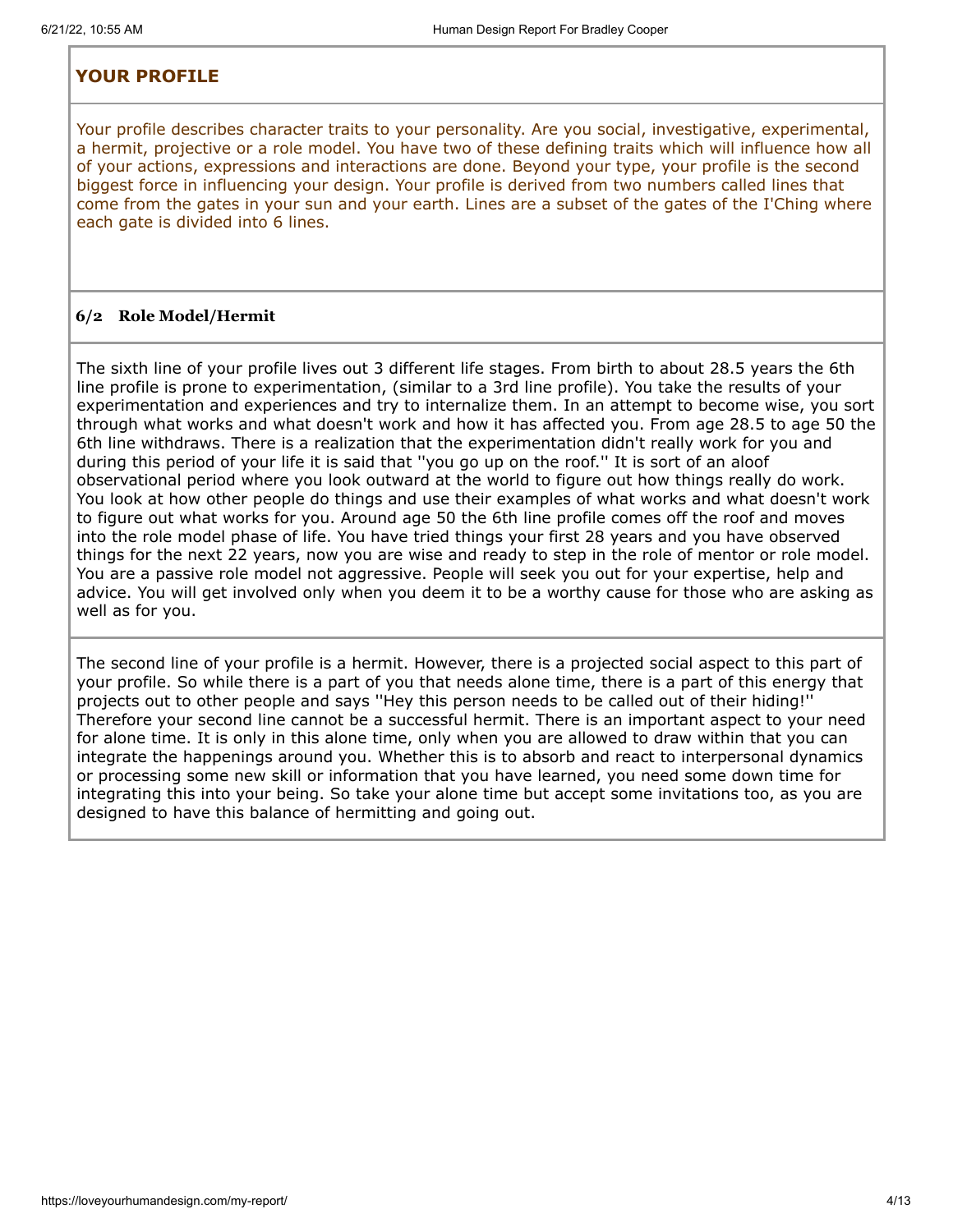# <span id="page-4-0"></span>**YOUR UNDEFINED CENTERS**

Your open centers are unlimited in the way they can experience energy for that center. You do not have your own consistent energy for these centers but you can amplify these types of energy from around you. Through these centers you are empathetic to those around you. An undefined Solar Plexus Center can feel the happiness or sadness of another. The undefined Spleen Center can feel ill health. Through this experience of empathy and amplification you are designed to become extremely wise about these centers as you can experience all the shades of the energy coming through.

### **Map of [Centers](https://loveyourhumandesign.com/wordpress/wp-content/uploads/BodyGraphLabels.jpg)**

**Head**

You have an undefined Head Center. Along with 7/8 of the population, you are unlimited in how you experience ideas and inspirations. You may lose your focus with your own ideas, especially when influenced by other people. For example, it could be a struggle to find something you really want when looking at a menu in a crowded restaurant, well it all looks good! Make sure the ideas and inspirations you embrace and work with are your own and feel right over a period of time. You may come under pressure to find the answer to questions. This can include anything from ''what was the name of that actor?'' to ''what do I want to do with my life?'' Make sure the questions you are answering are a priority for you and not someone else in your life. Are you still trying to answer other peoples' questions?

#### **Ajna**

You have an undefined Ajna and are unlimited in the way you can think about things. You easily look at problems from many angles. You may vary how you do your tasks and chores and are flexible in trying new ways of doing things. You may struggle with remembering details. This can happen even when you felt confident you would remember. You tend to feel uncertain when it comes to making decisions. At a restaurant you may change your mind often and then be disappointed with what you ordered when it shows up. You may struggle to focus in large groups or noisy situations. Your best strategy is to make lists or write things down that you will need to recall.

### **Throat**

You have an undefined Throat Center. You are unlimited in the ways in which you express yourself. You can modulate your speech and voice to communicate with anyone in a way they will understand. However, at times in your life you may have struggled to feel heard or listened to. You may have developed elaborate strategies to be recognized so your words would be acknowledged. For example, when you do ''get the floor'' with your audience, you may resist giving it up for fear that you will fall back into being unheard. It is also possible that you have grown tired of not being heard and have fallen quiet. Your strategy around communication is to let your energy carry the message that you have a lot to say. It is through this quiet focus that you will be recognized to speak. Once you have been recognized by others, you will be heard.

### **G-Identity**

You have an undefined G-Identity Center. You are unlimited in how you identify yourself and can relate with all kinds of people. You may struggle to ''find yourself'' simply because it's hard for you to define who you are. Your sense of self may be inconsistent and you may be constantly changing your view of who you are. If your world is impacted by events around you, it may take time to come back to center and feel comfortable. At times you may feel unduly influenced by others. At times, you may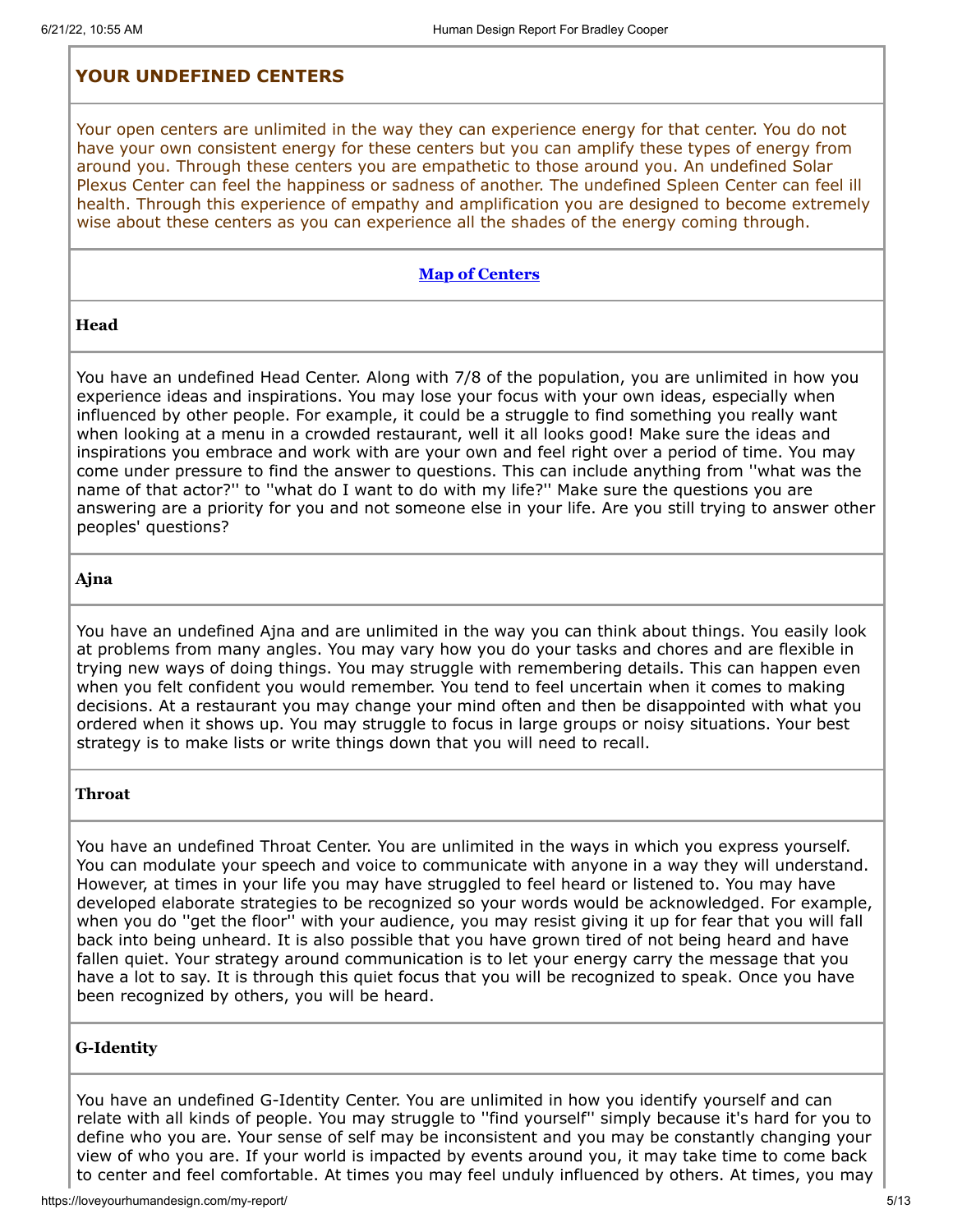question your lovability. A strategy for the open G-Identity is to spend time with loving people whom you honor, admire and can help you to align your identity with higher energies.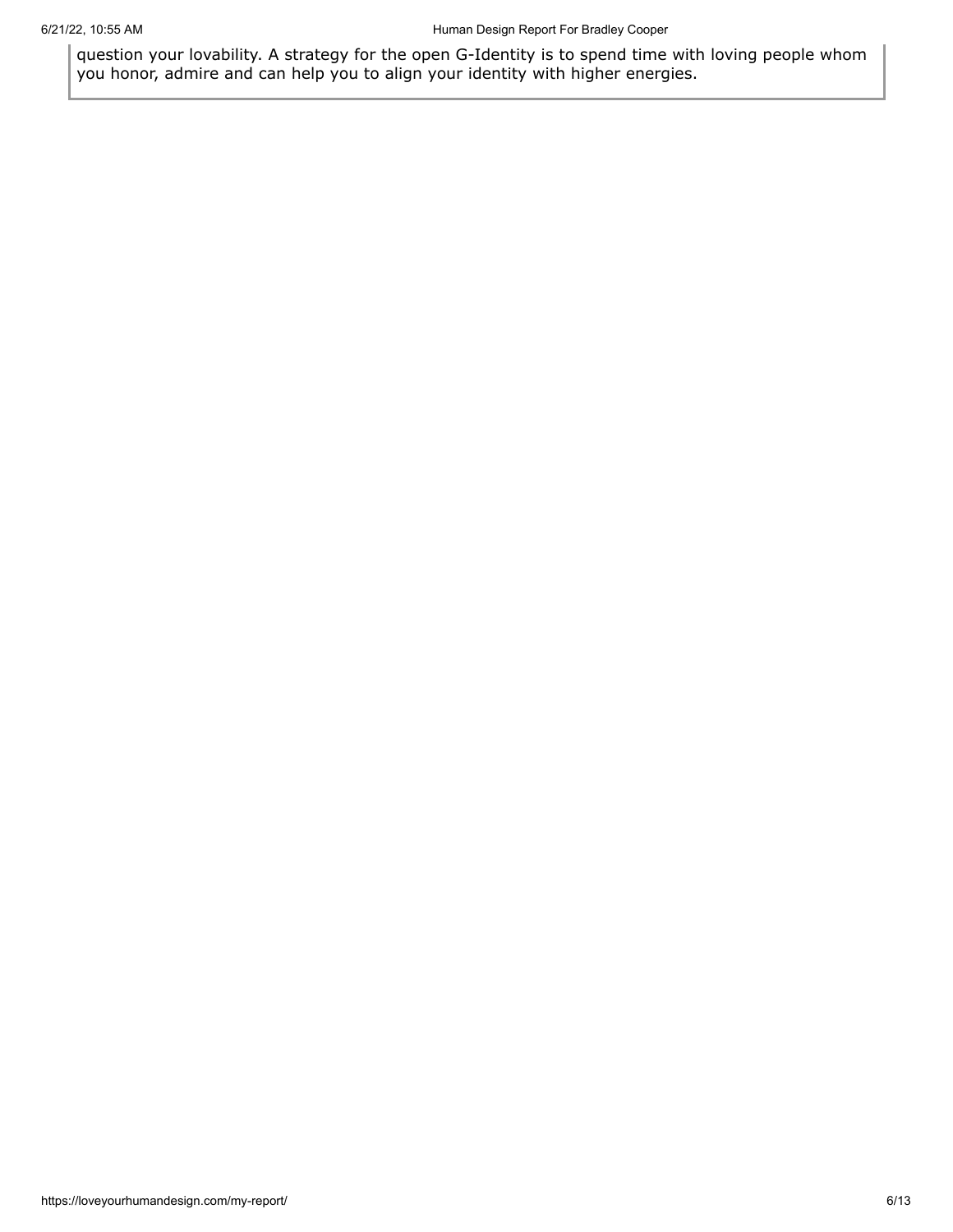### **Solar Plexus**

You have an undefined Solar Plexus Center. You can experience emotions in an unlimited fashion. These emotions are generally from people around you, because your own your emotions are steady. If you view yourself as an emotional person, take a look at the people around you as you may be picking up on their emotional waves. Your strategy is to be a screen and acknowledge the emotions you are experiencing, but don't be a sponge and soak them up. If the emotional energy becomes too much, take some alone time to rebalance yourself.

### **Sacral**

You have an undefined Sacral Center. You can experience sacral energy in unlimited ways, but do not generate it on your own. You can utilize other people's sacral energy to get things done, but this is not sustainable. You need a strategy for working as you are not designed to survive the 9 to 5 work world. If you can break up your schedule so you can rest or nap in between it will help. Your best sleep strategy is to go to bed before you are actually tired. This will help dissipate external energy so you can sleep soundly.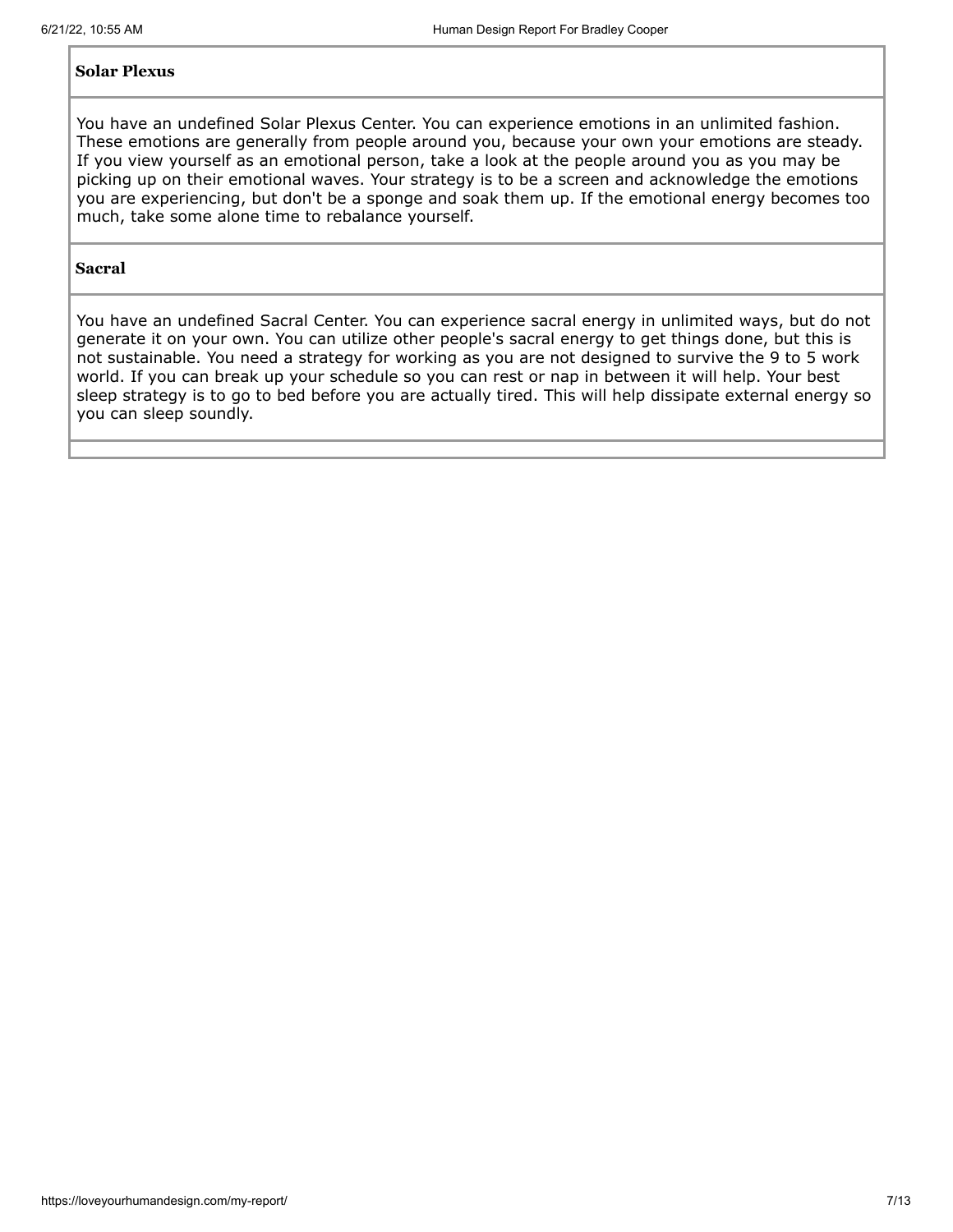## <span id="page-7-0"></span>**YOUR DEFINED CENTERS**

Your defined centers are the shapes in the chart, the squares the triangles and the diamonds that are colored in. Through these defined centers you have access to your own consistent energy. Because the center is defined, you will experience the energy from each center with a familiar pattern. It may not always be the exact pattern as described, but the description is to give you a flavor of how that energy will come to expression.

### **Map of [Centers](https://loveyourhumandesign.com/wordpress/wp-content/uploads/BodyGraphLabels.jpg)**

### **Heart-Will**

You have a defined Heart-Will Center. You have will power to push through resistance to get things done. This is a powerful attribute, but be careful not to overexert your will just to get your way, as this is also the center of the ego. The Will Center is a pulse motor and is either on or off. When it is off, your will power is lacking and you must remember to rest. Honor your time of relaxation or you can damage your heart. Your words carry an energy of ''I promise'', whether you mean it or not. Be mindful of expectations you set as your defined will power will communicate commitments even if you don't say, ''I promise''.

#### **Root**

You have a defined Root Center. Root energy is fueled by adrenaline and this helps you to get things done. As you work though your task lists you will know when enough is enough. The defined Root Center is a pulse motor and is either on or off. When the root is off, there is no energy to push and get things done. It is time to rest. When the root is on, it is as if the clutch is engaged and you are cruising!

#### **Spleen**

You have a defined Spleen Center. You have a complete understanding of time and the now. You have your own defined energies of intuition. The spleen is connected to the immune system. With the defined spleen, you have more consistent energy to maintain your health. Because of this quality, the defined spleen is a ''feel good'' center. People with undefined spleens may hang out around you to power their spleens and their immune system.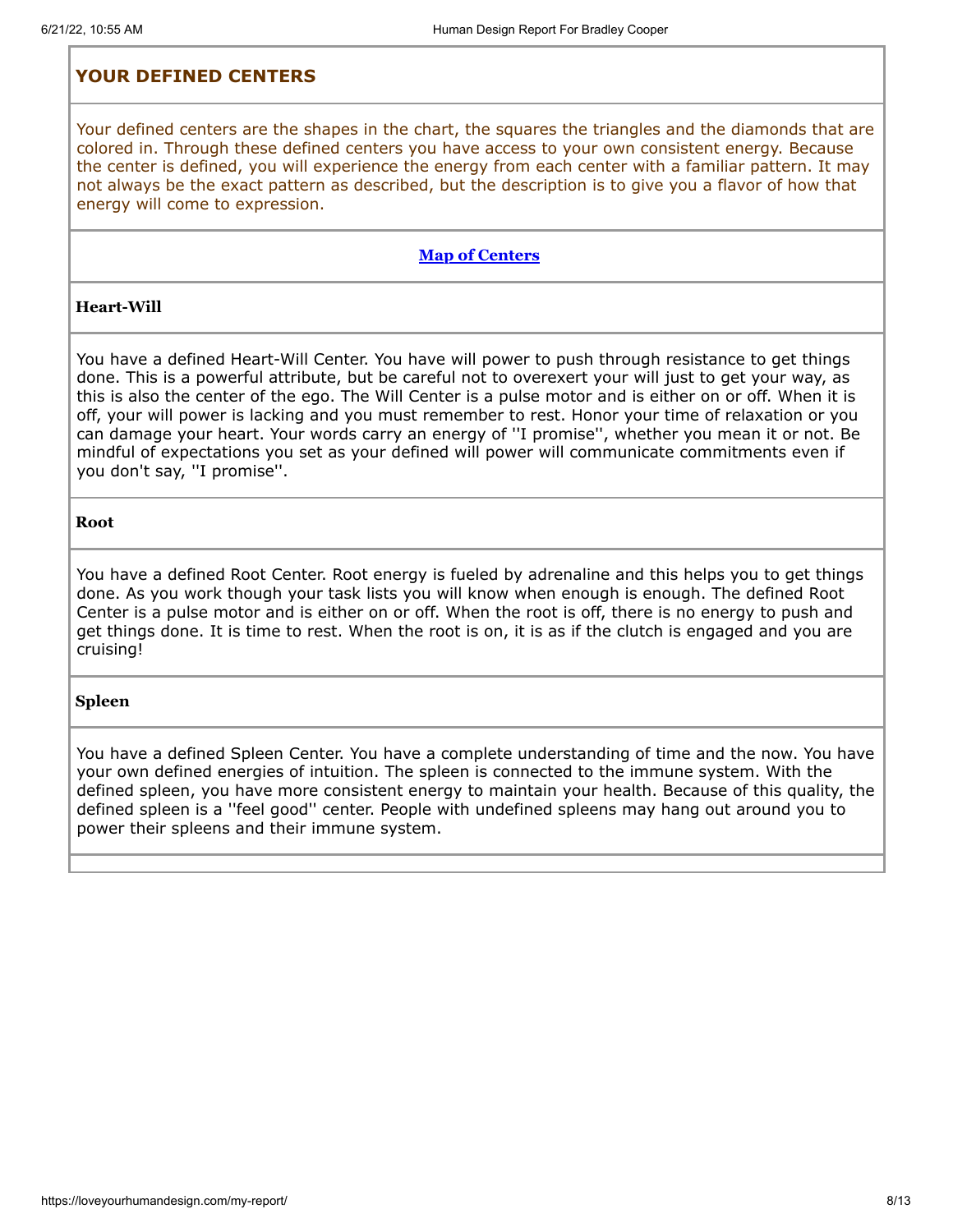## <span id="page-8-0"></span>**YOUR DEFINED CHANNELS**

Your defined channels have distinct characteristics in the way you act or react. Your defined channels will effect the flow of energy to and from the centers they connect with. As the energy flows through it, the expression of that channel's characteristics will be added to the overall expression.

**Channel of Surrender** (Gates 26-44)

This is a channel of connecting and selling and is the energy of the entrepreneur. This energy has the ability to unite the socialist energy of the community with the capitalist energy of the few, or the individual.

**Channel of Struggle** (Gates 28-38)

This is the channel of the struggle to find meaning. In particular it is struggle with the meaning or significance of life on this planet. By having the whole channel you have the energy that struggles and the energy to push through and find the meaning to calm the struggle within.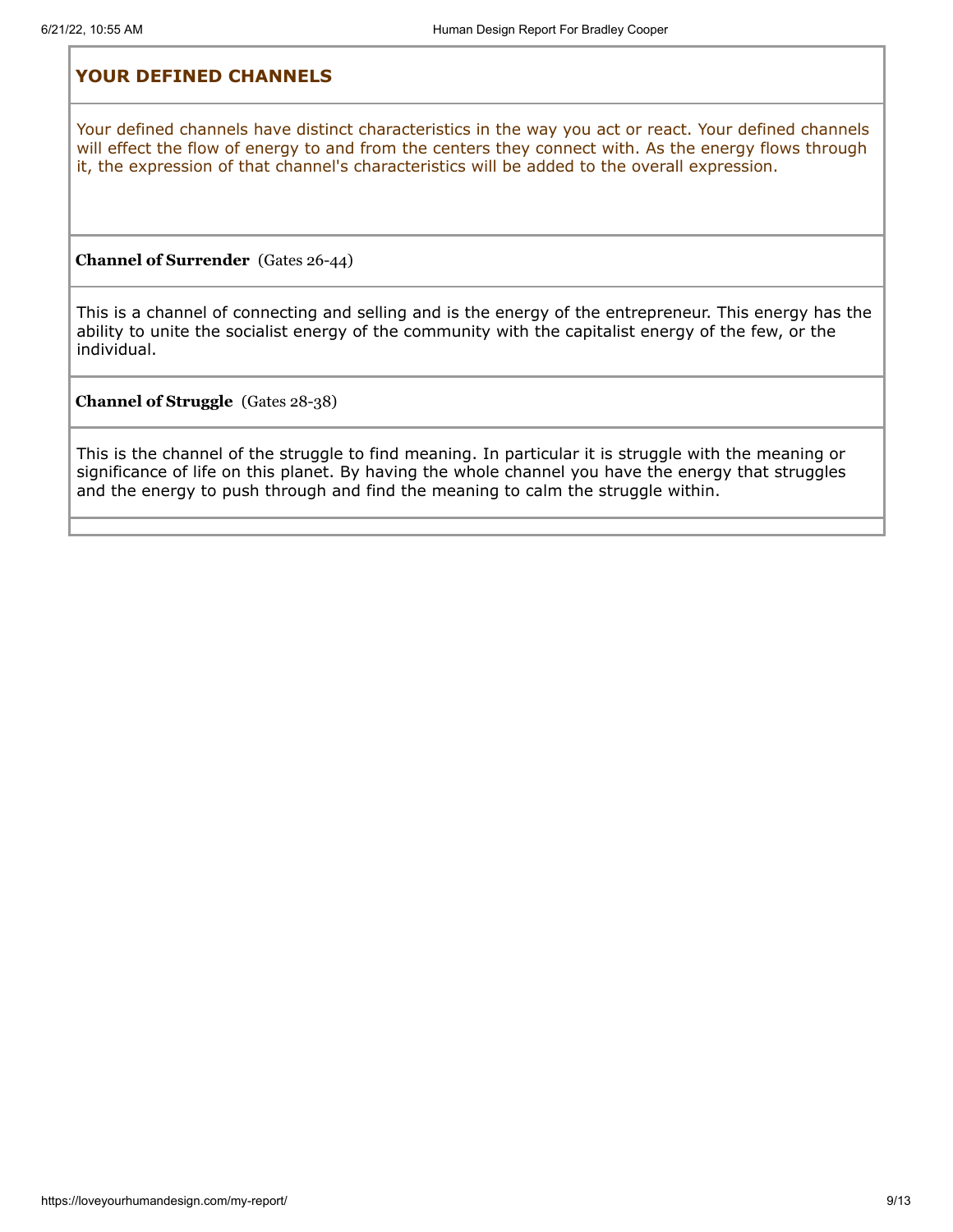## <span id="page-9-0"></span>**YOUR DEFINED GATES**

Your defined gates are truly what give you definition. It is the sum of these that defines your centers and determines your type. It is all the individual expressions of each gate that make you who you really are. In this section you can look at each gate and its expression individually. Please remember two things: 1. That this is a high level description of the gate and it is just to give you a flavor of how you may express this energy. 2. That these gate attributes do not work in isolation so as they come together in your design the attributes may mutate or change into something greater or something less.

### **Energy distribution: Collective 50% Tribal 19 % Individual 31 %**

At a high level there are three main types of energy: collective, tribal and individual. The expression of collective energy is ultimately to benefit the collective, or all of humanity. Tribal energy is focused on what is best for the tribe whether it's family, group, community, race or country. Individual energy is driven to benefit you and it does not really care about anyone else in the tribe or the collective. It is useful to see your energy distribution as you can see if you have a bias toward one type of energy. Most of us have a blend but some people have a concentration. If you have a percentage in one group higher than 55%, then you are going to have a bias. If that is individual, then you are going to care mostly about yourself. If the concentration is tribal, then your concern is for the tribe. And lastly, if it is collective, you will be focused on how you effect all of humanity.

| Gate of Intuitive Insight $(* 57)$                                                                                                                                                                                                                                                                                              | Gate of The Fighter $(* 38)$                                                                                                                                                                  |
|---------------------------------------------------------------------------------------------------------------------------------------------------------------------------------------------------------------------------------------------------------------------------------------------------------------------------------|-----------------------------------------------------------------------------------------------------------------------------------------------------------------------------------------------|
| Sometimes called the psychic gate, the Intuitive<br>Insight Gate is about knowing in the now. This<br>gate gives you consistent energy to experience<br>intuition and a knowingness beyond this physical<br>reality.                                                                                                            | The Fighter is the energy to find out what is<br>worth struggling for. It is about finding meaning<br>in life and, through this process, becoming wise<br>about the struggle to find meaning. |
| Gate of Shock $(* 51)$                                                                                                                                                                                                                                                                                                          | Gate of The Provocateur $(*39)$                                                                                                                                                               |
| The name of this gate says it all - Shock. People<br>with this energy tend to come out with shocking<br>statements or actions. Sometimes it may be<br>subtle and at other times quite dramatic. Either<br>way, this energy is trying to shock others into<br>connection with the greater sense of Spirit, God<br>or the Divine. | The Provocateur is the energy to provoke into<br>action. It is an energetic burst to create change<br>from the emotional stillness or sadness.                                                |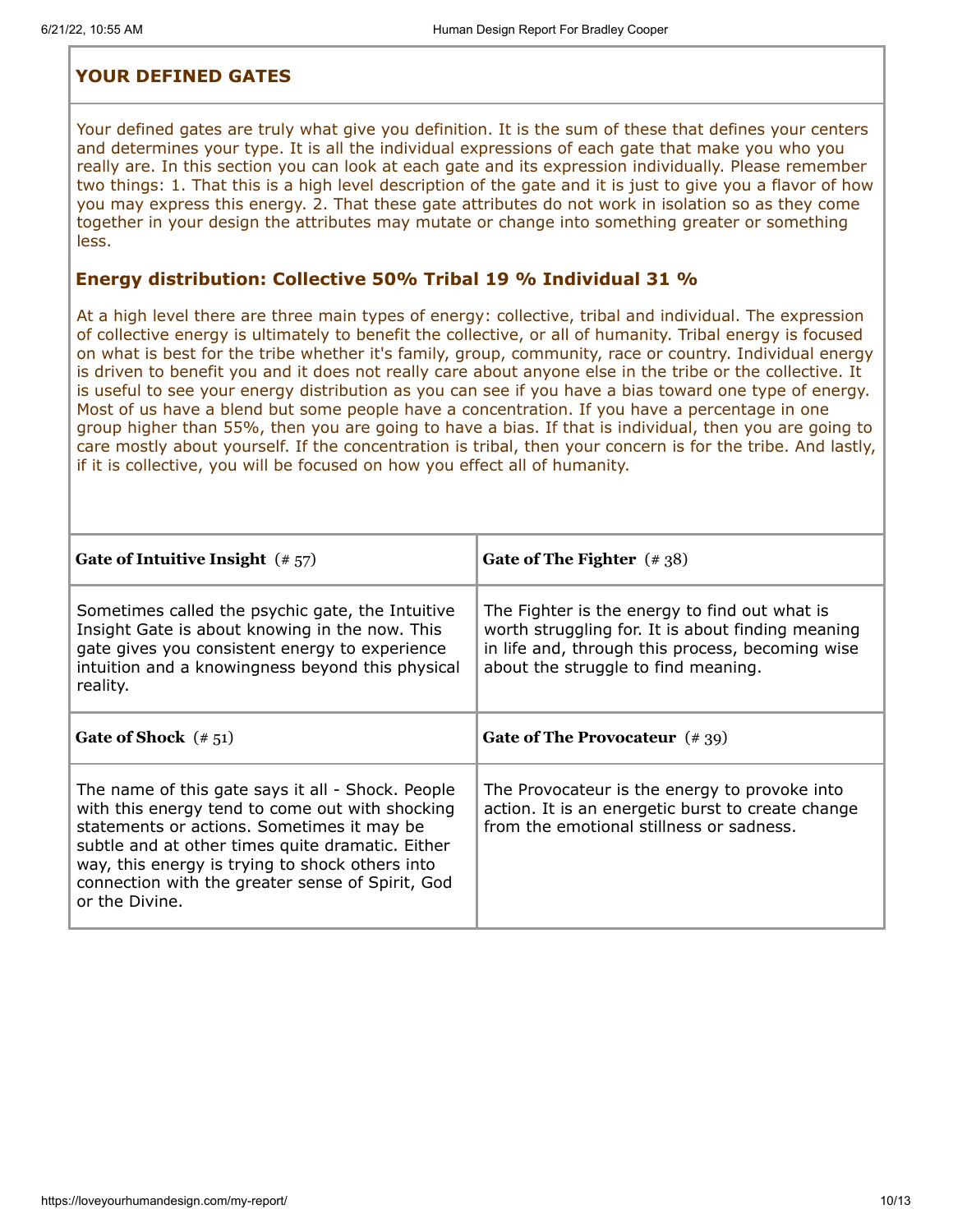| Gate of Leading $(*31)$                                                                                                                                                                                                                                                                                         | Gate of Continuity (#32)                                                                                                                                                                                                                                                                                                                                                                                                        |
|-----------------------------------------------------------------------------------------------------------------------------------------------------------------------------------------------------------------------------------------------------------------------------------------------------------------|---------------------------------------------------------------------------------------------------------------------------------------------------------------------------------------------------------------------------------------------------------------------------------------------------------------------------------------------------------------------------------------------------------------------------------|
| The Gate of Leading is the voice of the leader.<br>The leadership is only truly successful when<br>properly supported by its complementary gate 7,<br>The Role of the Self.                                                                                                                                     | Continuity is an instinctive gate to adapt to<br>change and carry on. The drive is to follow<br>socially embraced behavior. Over time, social<br>behavior changes and when that behavior<br>becomes the norm, you are able to adapt quickly.                                                                                                                                                                                    |
| Gate of Fixed Rhythms $(* 5)$                                                                                                                                                                                                                                                                                   | Gate of Focus $(49)$                                                                                                                                                                                                                                                                                                                                                                                                            |
| Fixed Rhythms energy is a mechanical need to<br>have fixed rhythm in your life. Your habits will<br>have an unconscious push to have rhythm.<br>Perhaps you eat at 6 pm and nothing should<br>interfere with that schedule.                                                                                     | The Gate of Focus is the power and the energy to<br>remain focused. This energy is driven to repeat<br>and experiment. Without the its complementary<br>gate 52, this energy can exhibit attributes of ADD<br>or ADHD.                                                                                                                                                                                                          |
| Gate of Change $(*35)$                                                                                                                                                                                                                                                                                          | Gate of Skills $(* 16)$                                                                                                                                                                                                                                                                                                                                                                                                         |
| The Gate of Change is the sense of a need for<br>change. The sense that the wheel needs to turn.<br>It is not a logical next step, but a sense that this<br>is the right direction to go. Like walking around a<br>wheel there will need to be another step and then<br>another step to keep the wheel turning. | Skills energy is talent for life which has an<br>enthusiasm for expression. Music, dance, art, and<br>speaking are common expressions of this energy.<br>Without the complementary Gate of Depth (gate<br>48), the expression of this energy may be varied<br>and shallow. Coupled with gate 48, there is<br>depth. For example, in the group known as The<br>Beatles, John Lennon had the 48 and Paul<br>McCartney has the 16. |
| Gate of Alertness (#44)                                                                                                                                                                                                                                                                                         | Gate of Mystery (#61)                                                                                                                                                                                                                                                                                                                                                                                                           |
| Alertness is the energy to look at past patterns,<br>assess current supply and determine proper<br>action to take. The outcome is awareness about<br>what needs to occur to ensure that material<br>needs will be met.                                                                                          | The Gate of Mystery is about reaching to know<br>the unknowable. This energy is about the "why's"<br>in life. It can be about striving to know the<br>answers just for sport. It is about the ability to<br>"know" by just knowing, not thru logic, and<br>trying to understand the Big Picture.                                                                                                                                |
| Gate of Correction (#18)                                                                                                                                                                                                                                                                                        | Gate of Acceptance (#60)                                                                                                                                                                                                                                                                                                                                                                                                        |
| Correction is logical energy to bring about a<br>better way of doing things. This is the guy who<br>invented the bread slicer. This energy is trying to<br>bring joy to life, to save time or avoid mistakes.<br>But correction can feel personal so express it with<br>prudence.                               | To get things started one needs a push or surge<br>of energy. The Gate of Acceptance energy is like<br>a car starting with bursts of surges. Not all tasks<br>are like the 100 yard dash where the path is<br>straight forward. This energy pushes you off the<br>starting line, but not so fast that you can't<br>change your course once you get going.                                                                       |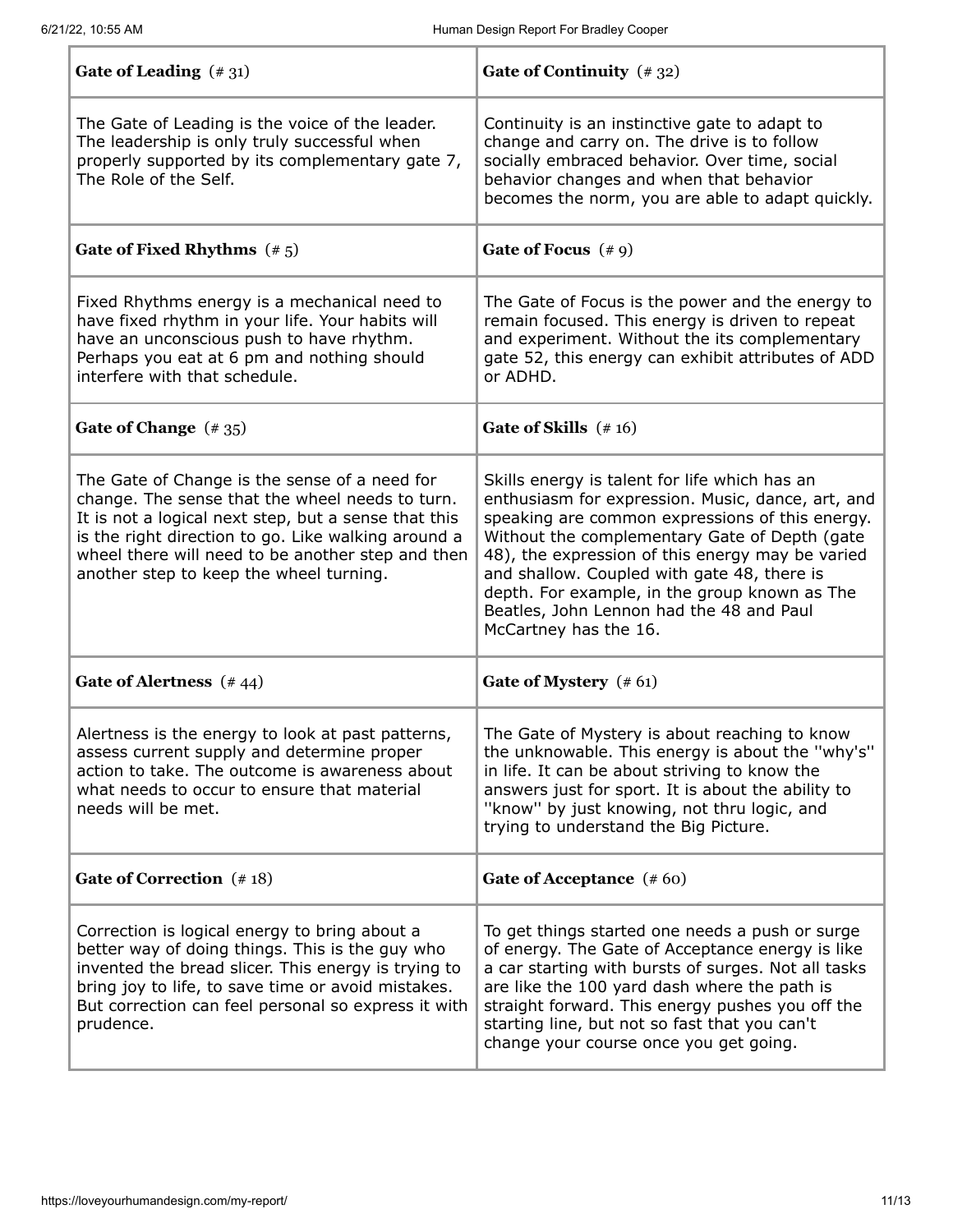| Gate of The Egoist $(* 26)$                                                                                                                                                                                                                                                                                        | Gate of Friendship $(*37)$                                                                                                                                                                                                                                |
|--------------------------------------------------------------------------------------------------------------------------------------------------------------------------------------------------------------------------------------------------------------------------------------------------------------------|-----------------------------------------------------------------------------------------------------------------------------------------------------------------------------------------------------------------------------------------------------------|
| The Egoist is the gate of the deal maker or the<br>salesman. From this energy can come<br>manipulation and lies, or truth.                                                                                                                                                                                         | Friendship is the family or tribal side of<br>community. This is the emotional side of being<br>part of the tribe. There is always a strong<br>underlying desire to be part of a group, family or<br>community.                                           |
| Gate of Doubt $(* 63)$                                                                                                                                                                                                                                                                                             | Gate of Beginnings $(* 53)$                                                                                                                                                                                                                               |
| Doubt is the energy of logical questioning. It is<br>the first step of analysis in the logic circuit. When<br>the first cell phone was invented, this gate asked<br>the questions, "Is it safe? Will it work? Will<br>people actually use them?" This energy starts the<br>drive to find the answer through logic. | Beginnings is the gate of getting things started.<br>This energy contains potential to mutate since<br>sometimes, to get things started, you need to<br>mutate the process.                                                                               |
| Gate of Values $(* 50)$                                                                                                                                                                                                                                                                                            | Gate of The Game Player (#28)                                                                                                                                                                                                                             |
| Values is the energy of values and rules. This<br>gate controls or dictates the rules for the tribe.<br>These rules are all about caring and making sure<br>the tribe is cohesive. The rules are often related<br>to food and provisions.                                                                          | The Game Player energy is the struggle for the<br>meaning of life, the struggle to find your divine<br>connection. Through the struggle you become<br>incredibly wise about the meaning of life. The<br>shadow side is the fear that life has no meaning. |